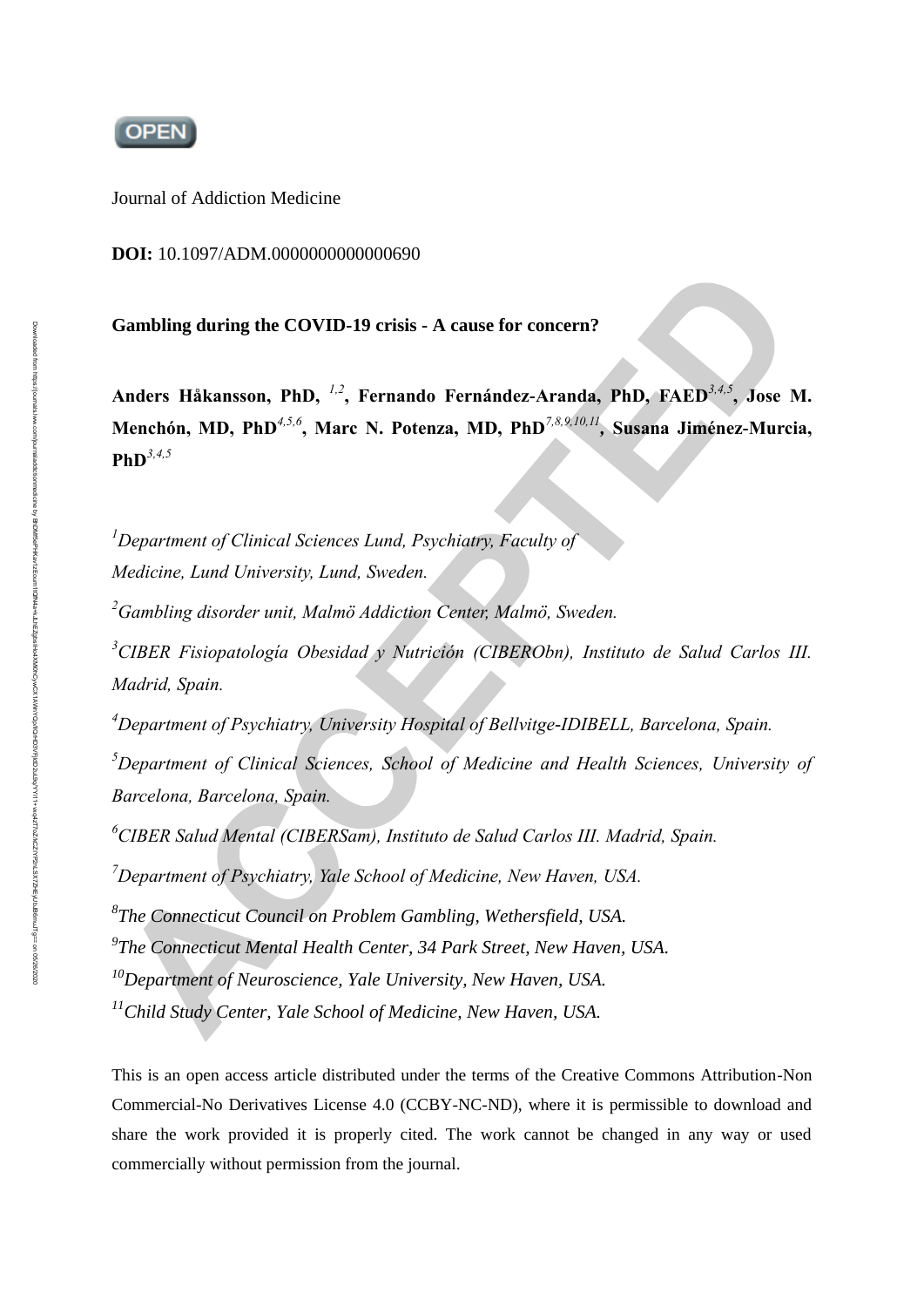#### **Conflicts of interest and source of funding:**

No funding has been received for the present work specifically. The authors declare that they have no conflicts of interest with respect to the content of this manuscript.

### **Keywords:** gambling disorder; problem gambling; cover-19

Dr. Håkansson has received non-study-specific, overall research support from AB Svenska spel, the state-owned gambling operator of Sweden, and PhD student support and studyspecific support from the research council of the same company. None of these fundings are related specifically to the present work. Håkansson also has received funding from the research council of Systembolaget, the Swedish alcohol monopoly, and from the Swedish Sport Foundation, for projets unrelated to the present work. Also, Håkansson collaborates with a company in a study on new technical devices for the clinical follow-up of gambling disorder patients, and in which the company (Kontigo care) provides the devices free of charge, although without any other fees or funding in that study (which is in a phase of early preparation). Håkansson has received honoraries from the Swedish book editor Studentlitteratur.

Dr. Potenza discloses the following relationships: Dr. Potenza has received financial support or compensation for the following: Dr. Potenza has consulted for and advised RiverMend Health, Opiant Pharmaceuticals, Idorsia, the Addiction Policy Forum and AXA; has received research support from the Mohegan Sun Casino and the National Center for Responsible Gaming; has participated in surveys, mailings or telephone consultations related to addictive disorders or other health topics; has consulted for or advised law offices and gambling entities on issues related to addictive disorders and behaviors; has provided clinical care in the Connecticut Department of Mental Health and Addiction Services Problem Gambling Services Program; has performed grant reviews; has edited journals and journal sections; has given academic lectures in grand rounds, CME events and other clinical or scientific venues; and has generated books or book chapters for publishers of mental health texts. Dr. Potenza has also been a member of the World Health Organization, COST Action 16207 "European Network for Problematic Usage of the Internet" and other networks, expert groups or advisory groups on addictive behaviors. His work has been supported by the Connecticut Council on Problem Gambling and the Connecticut Department of Mental Health and Addiction Services.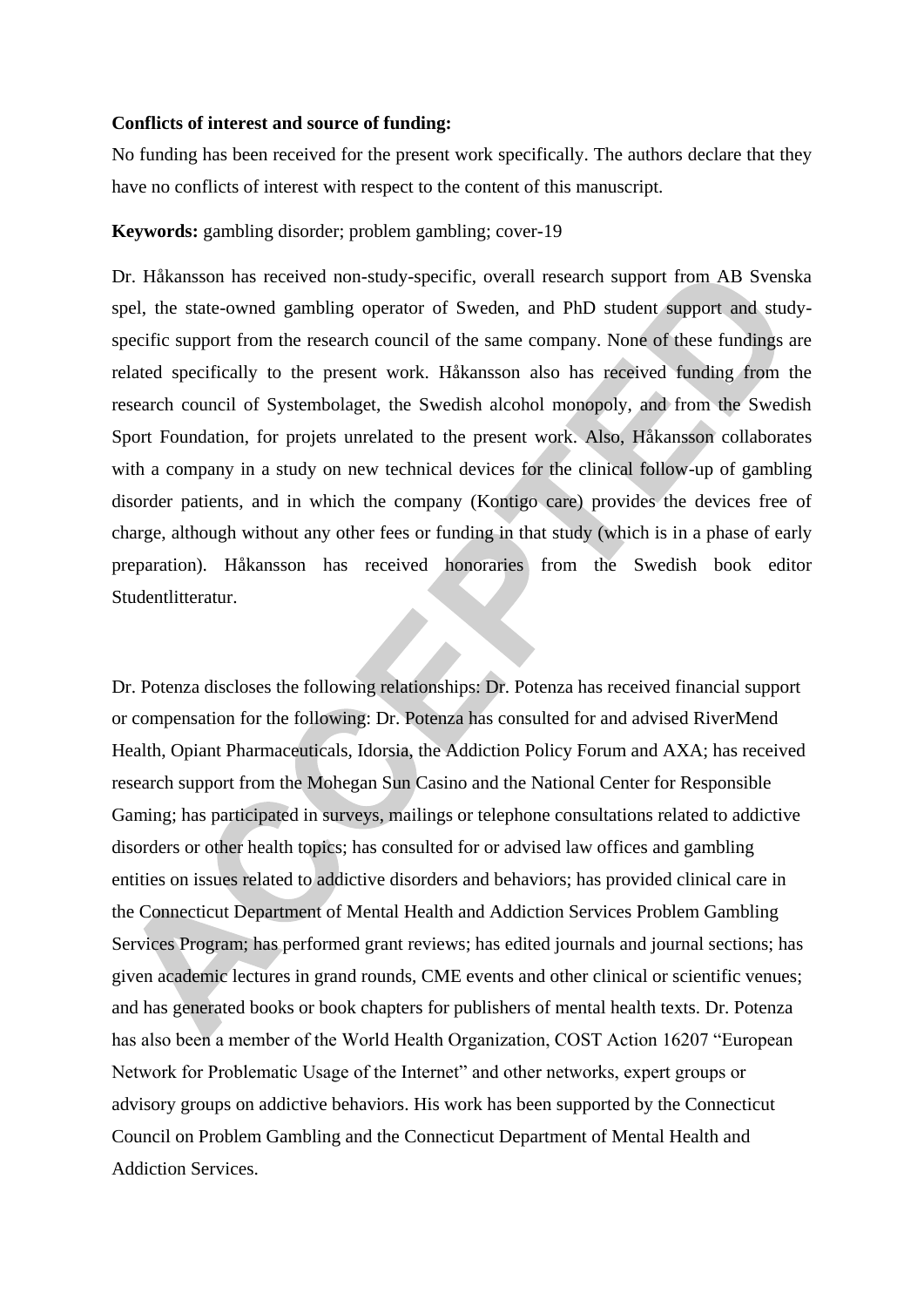Dr Fernández-Aranda has received honoraries as editor in chief from Wiley.

Dr Fernández-Aranda and Dr Jiménez-Murcia have received financial support through the Ministerio de Ciencia, Innovación y Universidades (grant RTI2018-101837-B-100). FIS PI14/00290, FIS PI17/01167 received aid from the Ministerio de Sanidad, Servicios Sociales e Igualdad. Delegación del Gobierno para el Plan Nacional sobre Drogas (2017I067 and 2019I47), CIBER Fisiología Obesidad y Nutrición (CIBERobn) and CIBER Salud Mental (CIBERSAM), both of which are initiatives of ISCIII. They thank CERCA Programme/Generalitat de Catalunya for institutional support. Fondo Europeo de Desarrollo Regional (FEDER) "Una manera de hacer Europa"/"a way to build Europe".

Dr Menchón is supported by the CIBER Salud Mental (CIBERSAM), which is an initiative of ISCIII.

### **Brief abstract**

The COVID-19 pandemic has the potential to worsen mental health problems in the general population, including increasing engagement in addictive behaviors. Here, we describe observations suggesting that the current crisis and its sequelae may worsen problem gambling. The current pandemic may impact financial and psychological well-being due to social isolation during spatial distancing, and these stressors in conjunction with substantial changes in gambling markets (land-based, online) during the pandemic may significantly influence gambling behaviors. This situation calls for rapid research initiatives in this area and preventive and regulatory measures by multiple stakeholders.

## **Manuscript**

Fear of disease, lost lives of close relatives and friends, or confinement and other restraints related to the ongoing COVID-19 crisis (the spread and consequences of the SARS-CoV-2 virus) have changed the daily lives of many people worldwide and may present a health hazard beyond the acute infectious disease. Researchers have called for attention to mental health consequences of the pandemic.<sup>1-3</sup> This may include addictive behaviors; changes in gaming and pornography-viewing behaviors have been reported during the pandemic.<sup>4,5</sup>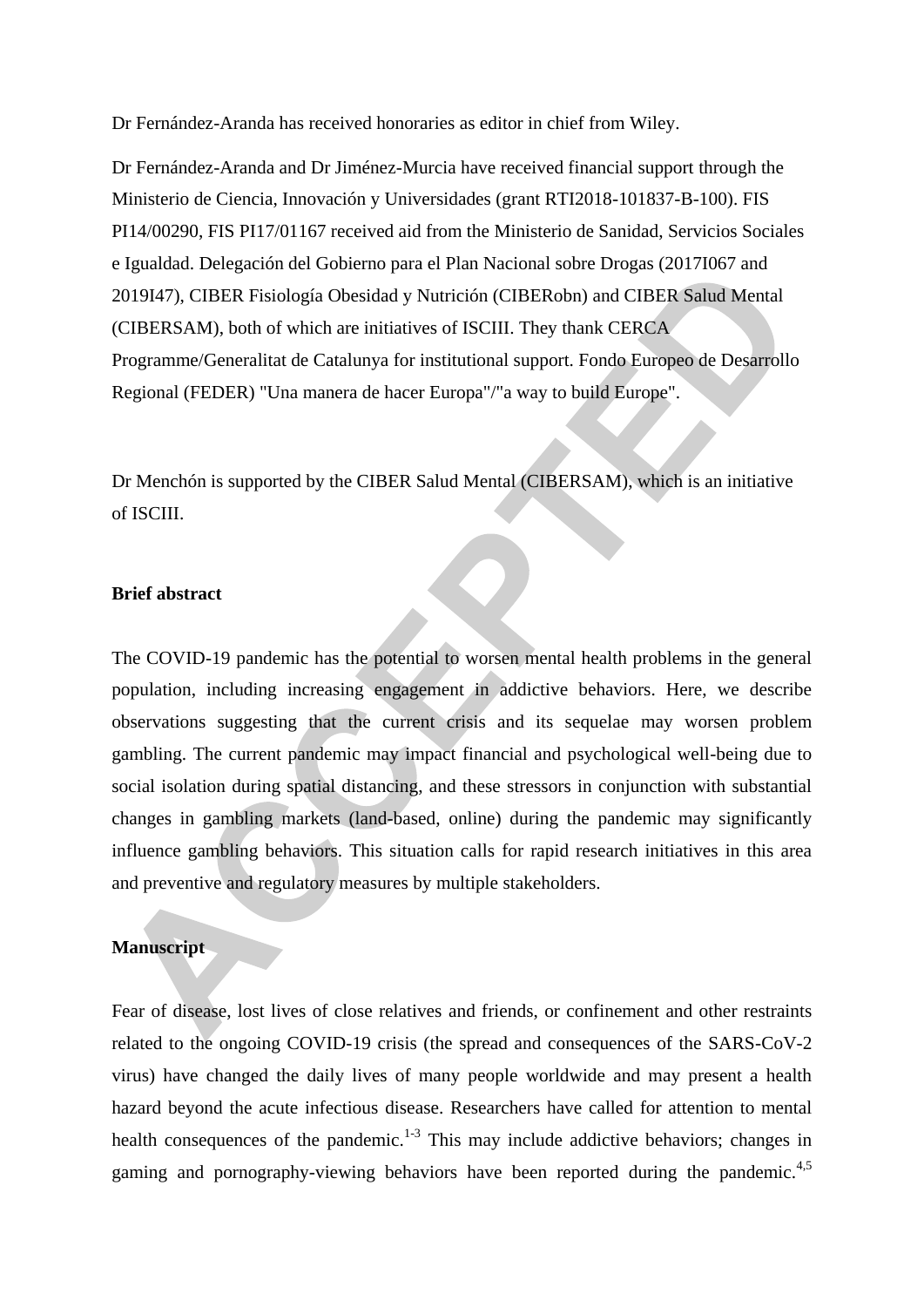While gambling may be impacted in many ways during COVID-19 (closing of casinos and cessation of sports may limit certain forms of gambling), internet gambling remains available, and COVID-19-related stress may increase engagement in gambling. Problem gambling may potentially be among the health hazards affected by the ongoing crisis and its aftermath. Public prevention efforts and systematic research data collection are warranted.

Problem gambling<sup>6</sup> impacts many individuals worldwide and is linked to financial and mental health concerns.<sup>7</sup> Prior national or international financial crises have influenced gambling behaviors and exacerbated gambling problems.<sup>8</sup> For example, a prior financial crisis in Greece increased problem gambling, especially among women.<sup>9</sup> After a financial crisis in Iceland, gambling participation and problem gambling increased, particularly problematic online gambling among men.<sup>10</sup> While currently speculative, financial hardships may promote gambling as individuals may be motivated to gamble to try to win money. Although presently limited, existing data suggest that COVID-19-related financial concerns may increase gambling-related harms, and this possibility merits systematic research.

The characteristics of the gambling market should be considered. Online gambling has been increasing rapidly worldwide. Properties of online gambling may constitute a particular health hazard when many people are confined to their homes and have had rapid changes in working conditions, psychosocial stress, anxiety and depression, as has been described in China.<sup>11</sup> Online gambling may be particularly concerning due to its availability and velocity; online non-sports gambling has been associated with higher debt levels, $12$  and in a recent study of online gambling in Sweden, recent online casino gambling was associated with higher rates of problem gambling and indebtedness, compared to recent online sports betting and other online gambling, $13$  suggesting that online casino gambling may represent a particular health hazard. Typical reasons for gambling online include ease and availability, although relief from boredom and escapism are also cited.<sup>14</sup> These factors may be particularly relevant during the COVID-19 pandemic.

Another particular feature of the pandemic involves changes to sports, which could theoretically increase non-sports online gambling. Most sporting events upon which people typically gamble (e.g., soccer) are currently cancelled due to COVID-19. It is unknown whether this will decrease overall gambling, as the extent to which individuals may switch from sports gambling to other forms is not known. Here, more research is promptly needed,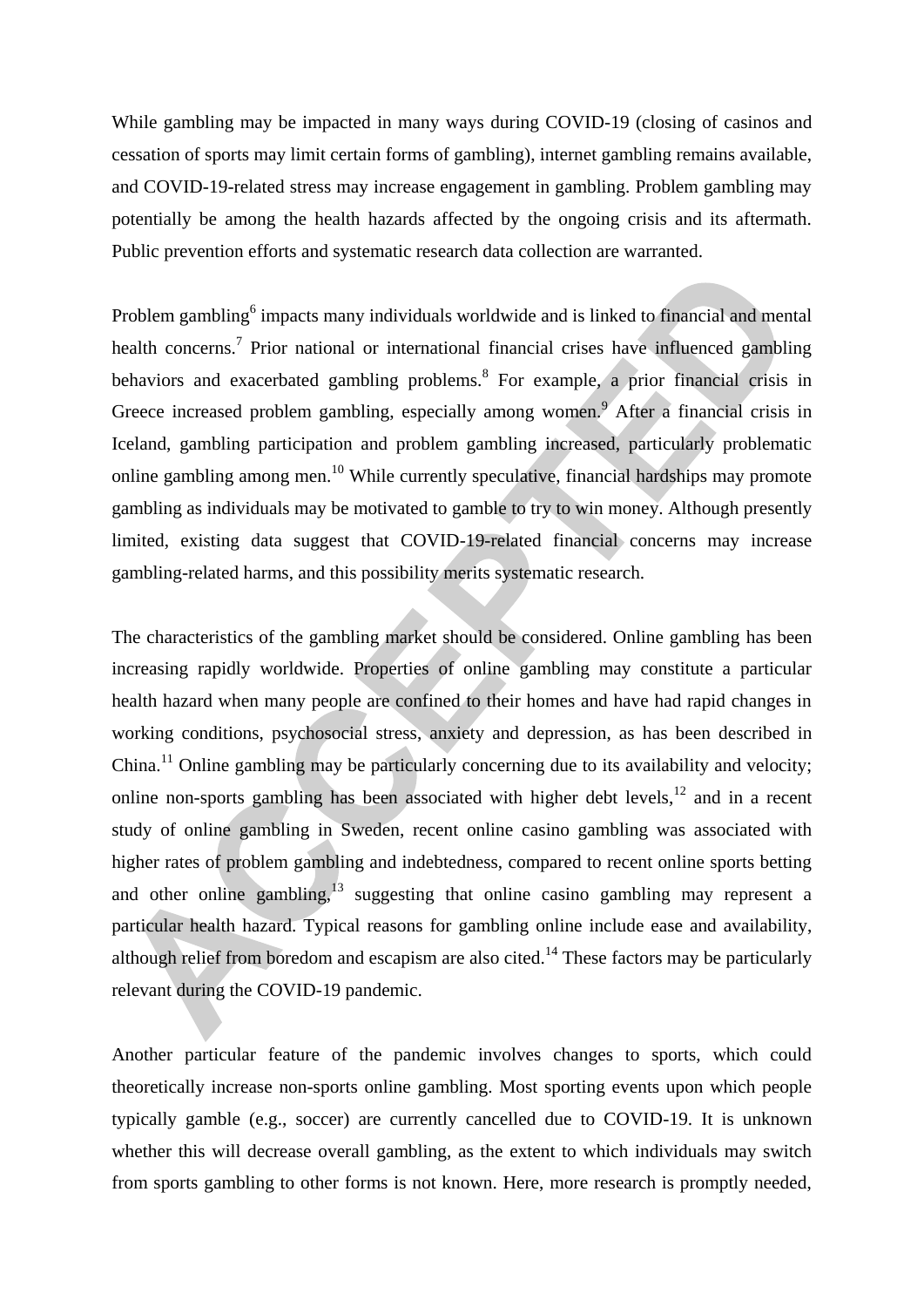especially given that non-sports online gambling has been strongly associated with indebtedness.<sup>13</sup> The potential changes of the gambling market due to the cancellation of sports events and land-based gambling are not well understood and may be substantial. For example, Swedish media have reported that in the absence of professional sporting events, extreme sums of money have been gambled on teenage soccer games or amateur low-tier friendship games.<sup>15</sup>

There is a need for timely, systematic research of potential changes in gambling worldwide. Informing the general public about the addictive potential of gambling is important, as is the need for responsible gambling measures to be undertaken by multiple stakeholders including gambling operators. Regulation by legislators and policy-makers is also important presently, particularly when stress and confinement overlap, in order to mitigate against excessive gambling among vulnerable people.

Advice and recommendations to the general public and professionals are needed. National or local links to information about treatment and support options are important, including ones that may be done remotely. Advice may also include information about: limiting the extent of gambling; not gambling to regulate negative emotions; not gambling in order to try to solve financial problems or financial concerns; not gambling under the influence of alcohol or drugs; carefully monitoring gambling-related time and financial expenditures; maintaining and establishing daily routines involving activities other than gambling; minding gamblingrelated attitudes and behaviors in the presence of minors; and not starting to gamble due to stressors. Advice may also address voluntary self-exclusion in case of gambling problems that may emerge or re-emerge during the crisis.

In a pilot study at the Gambling Disorder and other Behavioral Addictions Unit of the Department of Psychiatry at the University Hospital of Bellvitge (Barcelona, Spain), a survey monitored the impact of the initial four weeks of COVID-19-related confinement. All patients who accepted participating in the survey were asked to provide signed informed consent at the beginning of their treatment in the unit. Due to the lockdown, individual sessions were performed by telephone instead face-to-face. It was during the course of these therapy sessions when they were asked if they wanted to answer a brief questionnaire about the impact of confinement on their emotional state and gambling symptoms. All patients who were asked accepted. They had signed the informed consent after the first visit and before the start of their treatment. Therefore, all of them where under the approval of the Ethics Committee of University Hospital of Bellvitge (Barcelona, Spain) (Ref: PR329/19). There was no financial or other compensation for being included as part of the sample in this work. All the information was collected by psychologists with extensive experience in behavioral addictions and who are conducting individual cognitive-behavioral treatments with these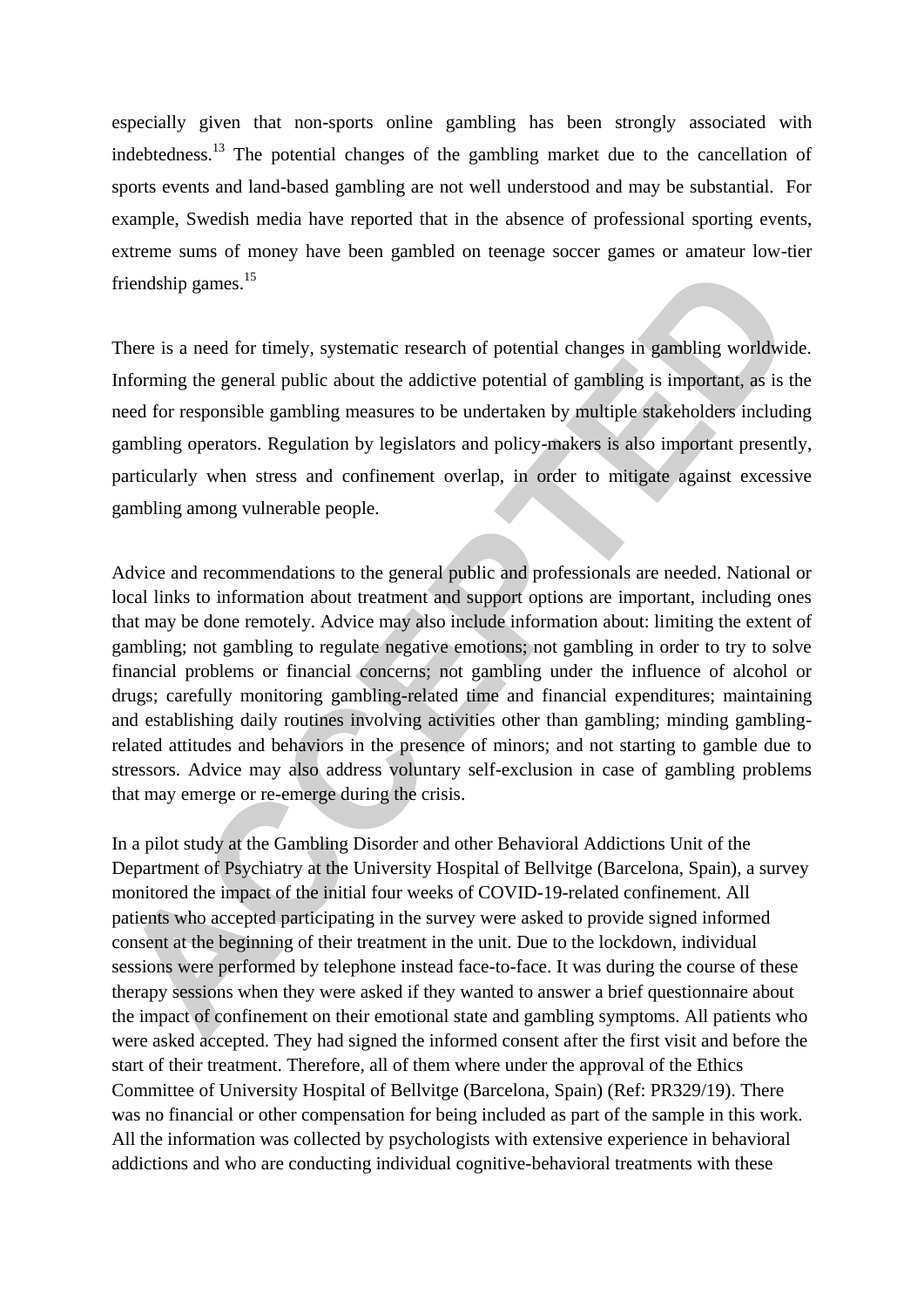patients. Twenty-six patients, mostly male (n=22), with a mean age of 44.9 years (range 21- 73) voluntarily receiving treatment for gambling problems completed a telephone survey. Most presented worries about increased uncertainties, such as the negative impact on their work, risk of COVID-19 infection of themselves or their loved ones and their treatment. After two weeks of confinement, 12% (n=3) reported worsening gambling, 19% were completely abstinent (n=5), 46% showed anxiety symptoms and 27% showed depressive symptoms.

In summary, when facing an unforeseen situation with confinement, fear of disease and financial uncertainty for the future, problem gambling may be an important health hazard to monitor and prevent during and following the COVID-19 crisis, especially given current online gambling availability. To date, research data are limited, and rapid action should be taken by researchers and stakeholders worldwide.

# **References**

- 1. Holmes EA, O'Connor RC, Perry VH, et al. Multidisciplinary research priorities for the COVID-19 pandemic: a call for action for mental health science. *Lancet Psychiatry* 2020 [e-pub ahead of print]. doi: 10.1016/S2215-0366(20)30168-1.
- 2. Fernández-Aranda F, Casas M, Claes L, et al. COVID-19 and implications for eating disorders. *Eur Eat Disord Rev.* 2020;28(3). doi: <https://doi.org/10.1002/erv.2738>
- 3. Torales J, O'Higgins M, Castaldelli-Maia JM, Ventriglio A. The outbreak of COVID-19 coronavirus and its impact on global mental health. *Int J Soc Psychiatry* 2020 [epub ahead of print] doi.org/10.1177/0020764020915212
- 4. King DL, Delfabbro PH, Billieux J, Potenza MN. Problematic online gaming and the COVID-19 pandemic. *J Behav Addict.* 2020 [in press]
- 5. Mestre-Bach G, Blycker GR, Potenza MN. Pornography use in the setting of the COVID-19 pandemic. *J Behav Addict.* 2020 [in press]
- 6. Calado F, Griffiths M. Problem gambling worldwide: an update and systematic review of empirical research (2000-2015). *J Behav Addict.* 2016;5(4):592-613. doi: 10.1556/2006.5.2016.073.
- 7. Potenza MN, Balodis IM, Derevensky J, et al. Gambling disorder. *Nat Rev Dis Primers.* 2019;5(1):51. doi: 10.1038/s41572-019-0099-7.